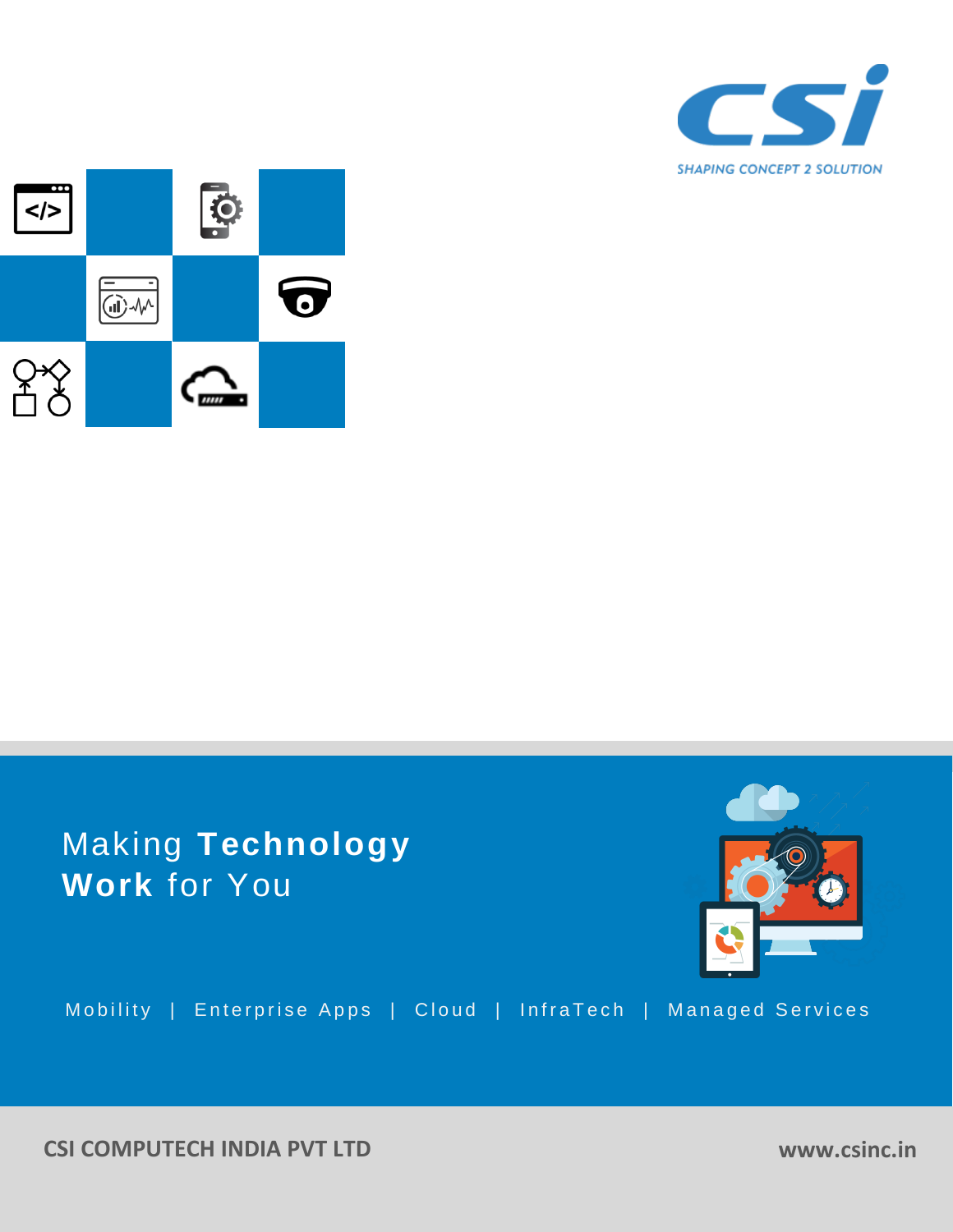#### **OUR PROFILE**



#### **Who we are**

CSI Computech India Pvt Ltd is a technology solutions company head-quartered in Mumbai with development & support offices at multiple locations in India. CSI was started in 2007 with a vision to provide solutions that will enhance operational effectiveness and provide decision-making agility to businesses and institutions with the use of latest technology product and solutions.

Today, we have established ourselves as a dependable solutions partner for software services, large-scale system integration and managed infrastructure services.



Established



Development centers & 4 support offices



 $100+$ Resource strength and growing...



In-house developed product IPR

#### **OUR KEY SERVICES**



### **Enterprise and Mobility Apps Development**

Mobility solutions provide enormous opportunity to organizations that are under increasing pressure to reduce costs while maintaining tight control over business operation and enhancing productivity. We design and develop, native as well as hybrid, mobility apps with cloud based backend management portal and legacy/ERP integration. In web technologies specialize in Microsoft .NET & Azure, SAP Hana Cloud Apps, Responsive Web Portal and native mobile apps for Windows, Android and iOS platforms.

# **Web/>**

**Technology Stack**:

**Mobile/>**



**SAP HANA Azure** 



# **System Integration**

We understand the complexities involved in large system integration projects. With our experienced engineering team and robust project management practices, we ensure timely delivery of integration projects and manage risks proactively using our RACE methodology – a continuous assessment of risk and cost during the project lifecycle. We have expertise in design engineering, installation and maintenance of turnkey SI projects in following domains:

- Integrated Security & Surveillance –CCTV, DVR/NVR, VMS, PSIM
- Fire Detection and Hazard Management
- Unified Communication, Access Control and Identity Management

## **Managed Services**

It is imperative that selection of right managed service provider is crucial in getting anticipated business benefits for any organization. Our Managed Service offering is a matured L1/L2/L3 support services with strict adherence to SLA. Our success in managed services lies in our strong project management capabilities and continuous training & development of our workforce.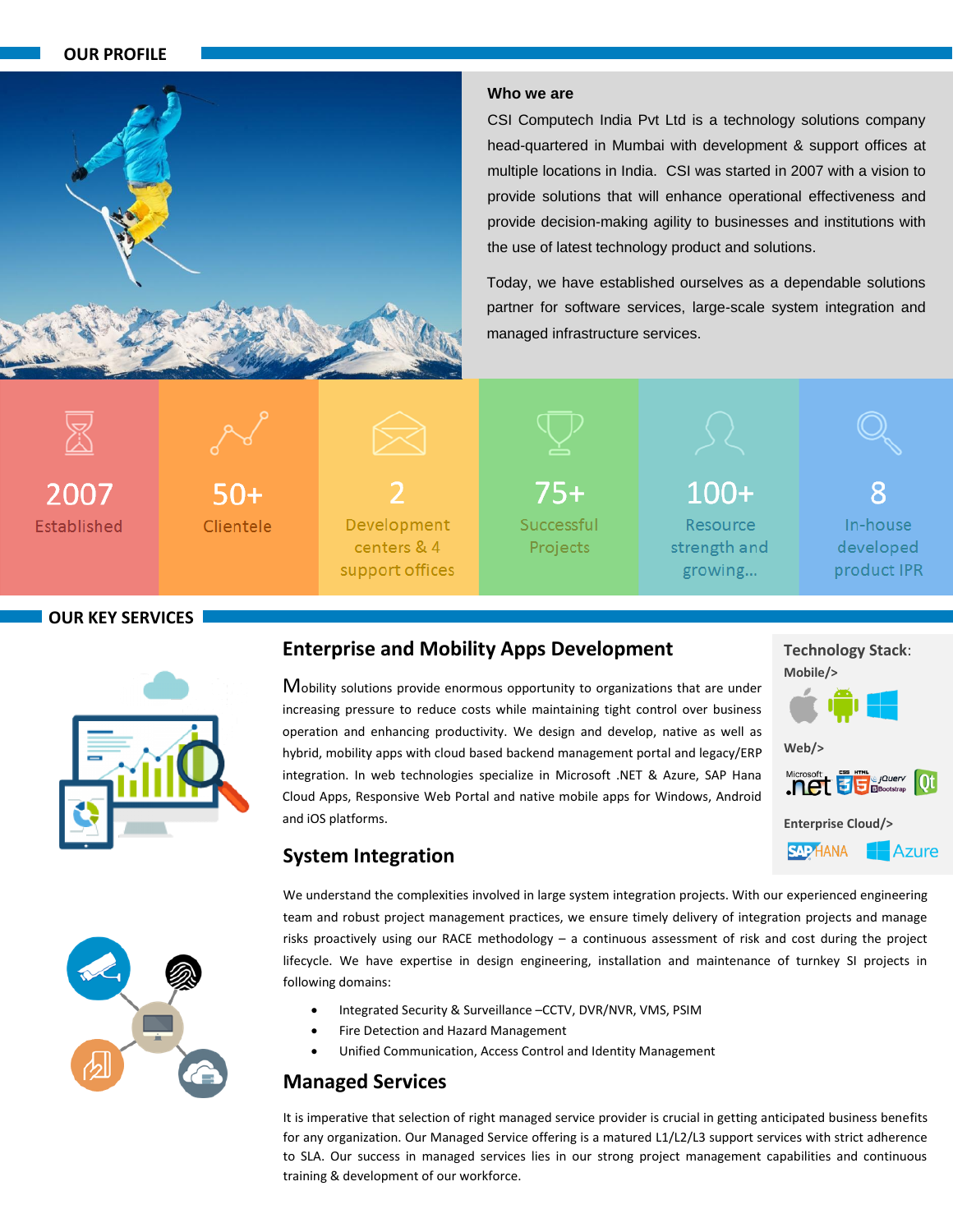#### **PRODUCT PORTFOLIO**

#### **IMPS MILK PROCUREMENT ERP**



- Centralized milk collection and distribution
- Society-to-Plant level integration using mobile & web Complete payroll generation with incentives & commissions
- Automated reconciliation of collection vs. dispatch
- Add-on modules for cattle-feed/veterinary medicine supply chain and animal husbandry services

#### **PLANT INTELLIGENCE SUITE**



 Automated process data acquisition and monitoring based on fast, reliable OPC technology

Integrated with all major SCADA systems

- Web-based solution for easy management and any-time
- access to information, reports & trends
- Integration of plant floor with the enterprise

#### **SAP HANA MOBILITY APP**



- Native and hybrid web Apps, both online and offline with Odata
- Rich responsive user interface using SAPUI5
- Flexible and Scalable runtime for mobile
- Apps for Android, iOS & Windows
- Secure data access to on-premise systems through the HANA Cloud Connector

#### **CUSTOMER LOYALTY MANAGEMENT**



- Multi-channel multi-partner solution
- Flexible and Rule-based Program Configuration
- Complete Program management Workflow
- Powerful Loyalty Engine
- Management Information and Analytics
- Integrated Discount card and Gift Card
- Online transaction portal & Reward Catalogue

#### **SUCCESS STORIES**

| Nestle        | <b>GPRS POS Terminals for Automated Milk Collection</b><br>First in India to implement ONLINE AMCS<br>Managing L1/L2/L3 support on Field for complete system |      |
|---------------|--------------------------------------------------------------------------------------------------------------------------------------------------------------|------|
| <b>BRINKS</b> | Mobility solution for Cash Pickup & Delivery<br>Dynamic task allocation & tracking<br>Automated EOD reporting & statements                                   |      |
|               | First coalition rewards program in KSA<br>Multi coalition loyalty program management<br>Online transaction portal & Reward Catalog                           |      |
|               | Provided surveillance & access control solution<br>Managed hundreds of branches in Maharashtra & Goa<br>Dedicated helpdesk & field support engineers         |      |
|               | Plant-wide Hazard Management System<br>State-of-the-art Fire Detection and Zone Alarm system                                                                 | ELLE |

Centralized Monitoring and Control of FAS

 Workflow & MIS for monitoring plant operation • Including IT systems & network infrastructure **SIEMENS**  Mobility app for Equipment Rental GETINGE Web based management portal **ETINGE GROUP** • Online billing & equipment tracking Tablet based retail billing automation system adani Includes Pre-paid & post-paid card for customers Centralized monitoring & control • Monitoring of Coal Handling Plant covering 4 sq.km



- Speed Dome PTZ Camera's over Ethernet IP
- FO backbone with VMS & NVR at Control room



- 
- Monitoring of Coal Handling Plant covering 3 sq.km Speed Dome PTZ Camera's over Ethernet IP
- FO backbone with VMS & NVR at Control room
- 
- Conveyor alarm integration with CCTV



**MobiRent** 

RENTAL MANAGEMENT APP

**M-Files**<sup>®</sup>

- Fast on-spot printing of Challan
- Auto calculation of Challan as per offense type
- Automatics capture of GPS coordinate for record of exact location of offence

Online tracking of asset and workflow-based stock

- GPRS based instant communication to server
- On-spot availability of past Challan info of the offender
- 

**MOBILITY SOLUTIONS FOR FIELD OPERATIONS**

 Payment collection and reconciliation Cash In-Transit and ATM replenishment Secondary sales and product distribution

Guided Field Inspection, Survey & Data Collection

M-Files helps enterprises find, share, and secure

Find and access content based on what it is, not

Automate business processes using Workflows

On-spot billing for utilities

Field Service Management

**DMS + WORKFLOW + COLLABORATION**

Access using any device anytime

 Integrated Call Center Functionality Automated rental order creation MobiRent app runs on POS & Mobiles • Field service and repair management

documents and information

where it's saved

**RENTAL MANAGEMENT APP**

reconciliation

**E-CHALLAN APP**

- 
- 

 $\mathbf{r}$ 



- 20+ Dairy/Pharma Plant MIS installations
- **E-CHALLAN**